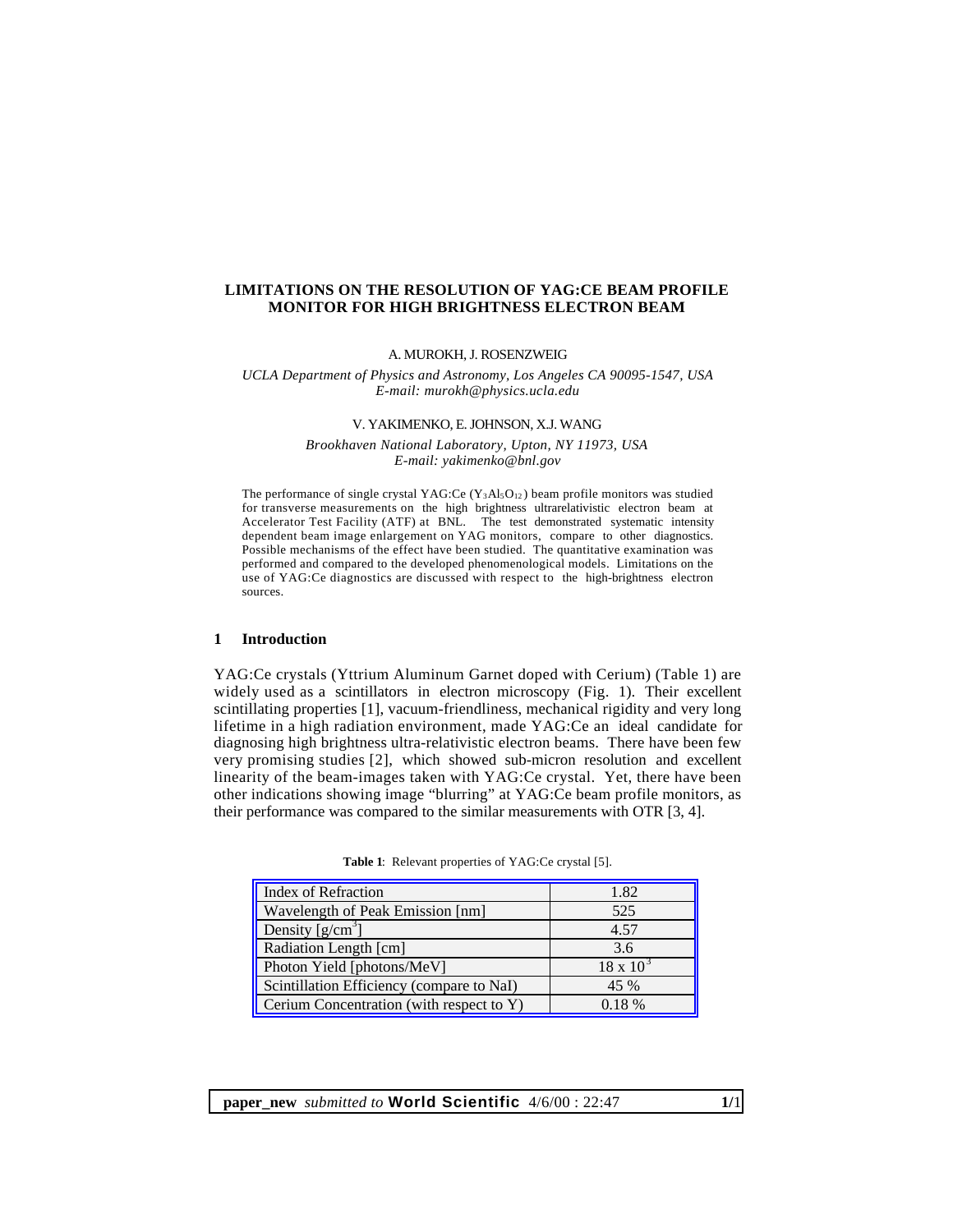

**Figure 1:** Photograph of a neuron, taken with electron microscope, using YAG:Ce.

As a part of VISA (Visible to Infrared SASE Amplifier) experiment [6, 7], (which requires intra-undulator measurements on a 1 nC beam with a RMS radius about 65 µm), we performed a study of YAG:Ce crystal applicability as a beam profile monitors at the ATF photo-injector facility [8,9]. Having focused the electron beam to small spot-sizes, we explicitly compared YAG:Ce performance to other diagnostics.

### **2 Experimental Set-up And Initial Results**

An aluminum-base target was constructed with the two YAG:Ce crystals (0.50 mm and 0.25 mm thick respectively), a barium fluoride phosphor screen, and an OTR mirror (Fig. 2). In addition, a 20 $\mu$ m thin wire was stretched across the base gap for the x-ray wire scan measurements. The target was positioned on the motorized mount inside the Compton scattering beamline [10], allowing fast switching between the diagnostics.



**Figure 2:** Motorized aluminum electron beam target equipped with 5 different diagnostics.

**paper\_new** *submitted to* **World Scientific** 4/6/00 : 22:47 **2/**2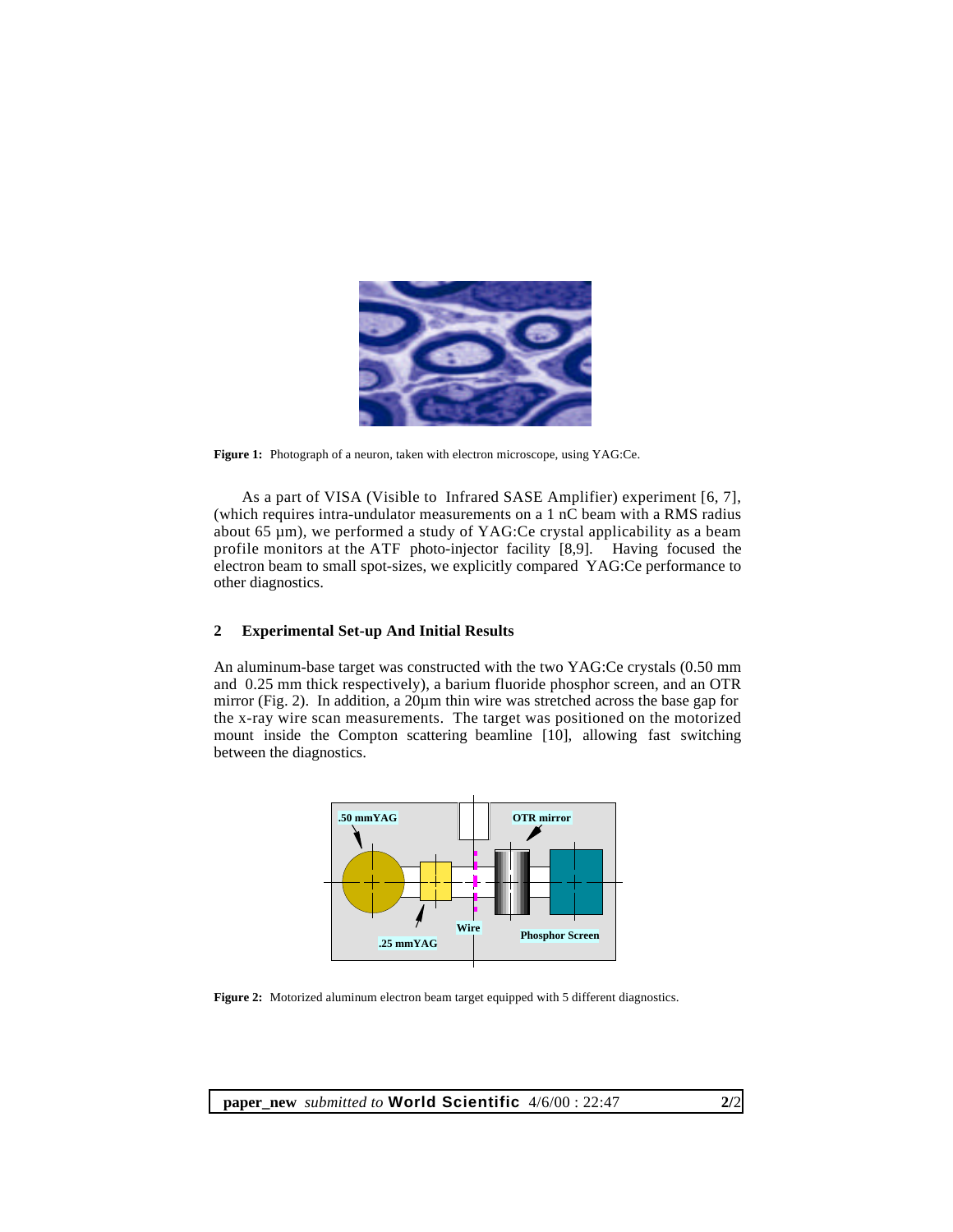A single pulse photoelectron beam of 1 nC , with energy of 66 MeV, was focused on the target, and the radiation from the appropriate diagnostics was collected by the upstream parabolic mirror and imaged into the CCD camera. The resolution of the imaging system was measured to be better than 12  $\mu$ m.

The first round of measurements demonstrated quite explicitly, that all the scintillating diagnostics produce much bigger image spot-sizes, than the ones measured with the OTR and wire-scan technique (Fig. 3). The difference in a FWHM of the beam measured with the different techniques was up to  $200 \mu m$ , way above the resolution limits of the collecting optics. Without any assumption about the shape of the electron beam and background noise level, we can observe a significant size blurring on both YAG:Ce crystals, as well as on the phosphor screen (which was anticipated, due to the granular structure of the regular phosphorescent materials).



**Figure 3:** Beam spot images from YAG crystalls, compared to the OTR and standard phosphor. Also, full width half-maximum of a beam horizontal projection, for all four images, compared to the wire scan data.

Our first hypothesis concerning the poor YAG:Ce performance was related to the finite thickness of the crystal. The limitations on the imaging resolution associated with the finite thickness are indeed very specific to the crystal diagnostics. Unlike the OTR and phosphor diagnostics, where radiation "source" is allocated along a surface of negligible optical depth, YAG:Ce crystals radiate along the whole length of a particle path and at all the angles (as opposed to a well chosen Cherenkov radiator such as aerogel). Thus, one has to cut the acceptance of an imaging system to optimize the resolution and, yet, collect a fair amount of light (Fig. 4a). In addition over 20 % of the radiated light reflects from the back surface of the crystal, and for the finite emission angles further contribute to decrease in a transverse resolving power (Fig. 4b). In the most general case, we can write the approximate expression for the system optical resolution, as a function of crystal thickness, material index of refraction, and the angular acceptance in the optics:

**paper** new *submitted to* **World Scientific**  $4/6/00$  : 22:47 **3/3**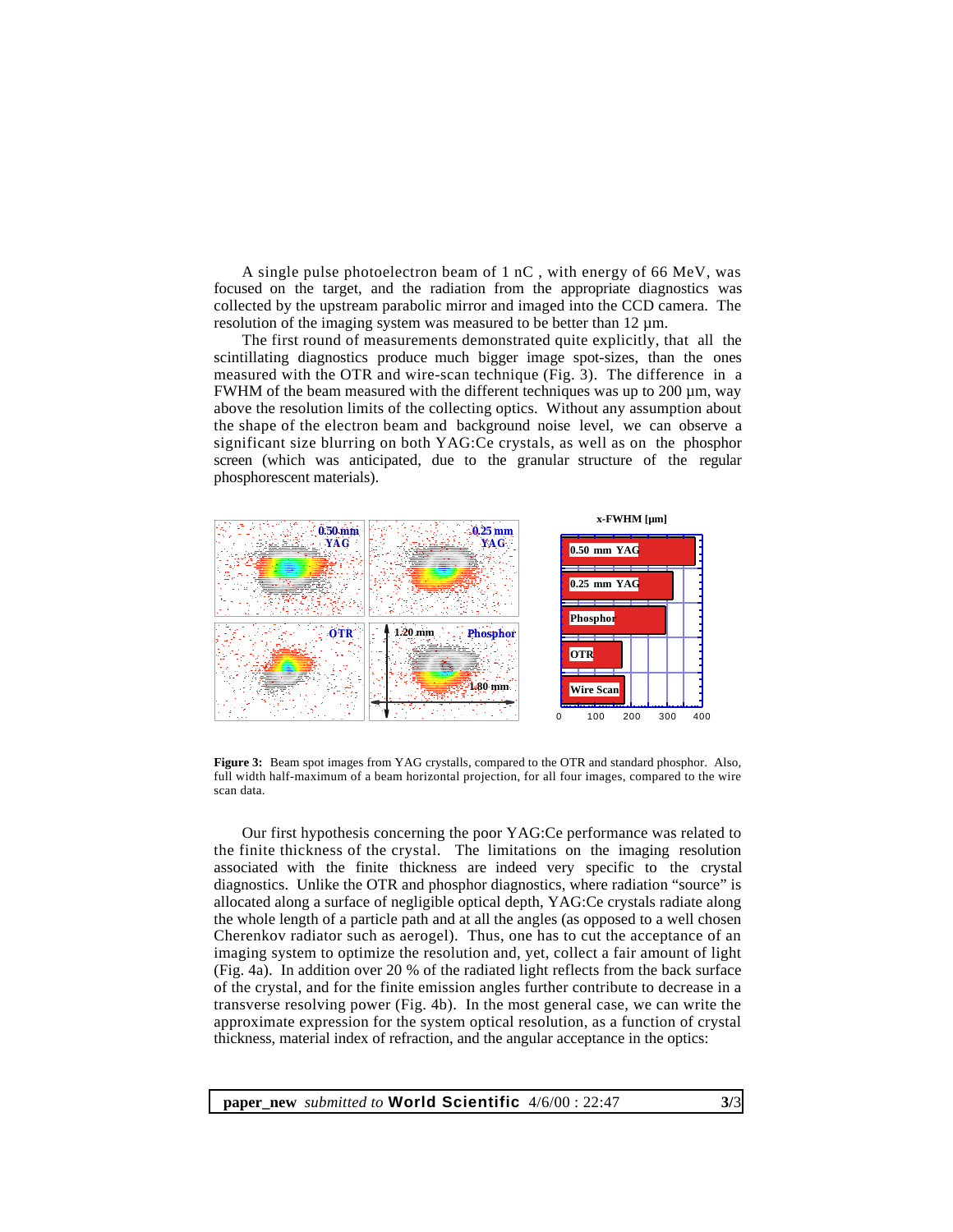

**Figure 4:** Limitations on YAG optical resolution at large emission angles. Image from a point source is not sharp due to: (a) finite crystal width, and associated depth of focus problem; (b) light reflection from the back wall of a crystal.

$$
f \quad \frac{d}{n} \tan \frac{c}{2} \tag{1}
$$

Our imaging system had an acceptance angle of 19° (to accommodate for the offaxis OTR light); and in the 500 µm thick crystal these effects increased an optical resolution from the telecentric limit of  $12 \mu m$  up to  $43 \mu m$  rms.



**Figure 5:** Charge dependence of the beam RMS size measured with different thickness YAG:Ce crystalls and a wire scan technique. The difference in measurements, between 250 µm and 500 µm thick YAGs can be described as an error of 35-40 µm added quadratically; unlike the difference with the wire scan measurements, which systematically increases for higher charge.

**paper\_new** *submitted to* **World Scientific** 4/6/00 : 22:47 **4/**4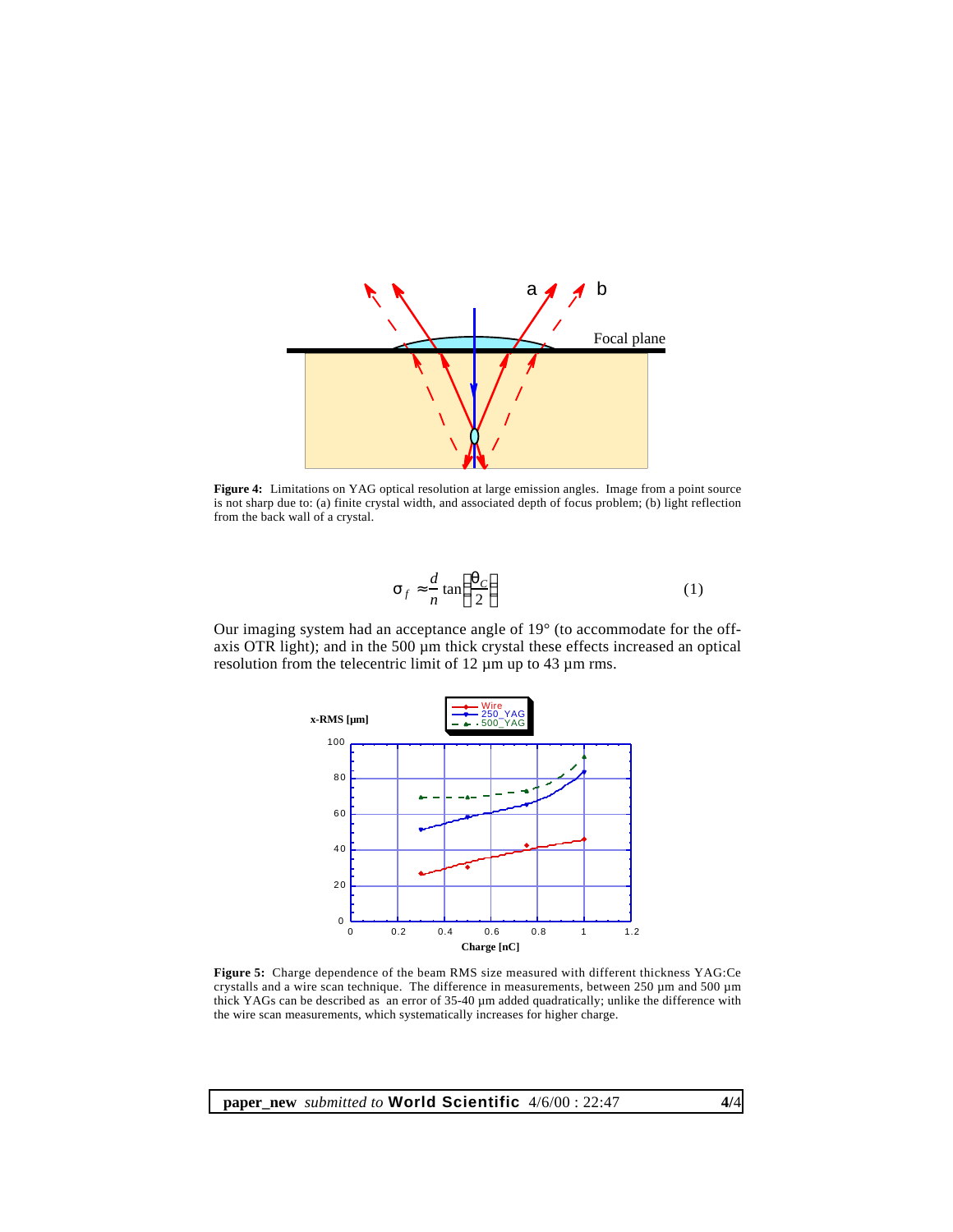The difference in the performance of 250 and 500  $\mu$ m YAG crystals (Fig. 5) can be fully attributed to the described depth of focus issue. Nevertheless, we were able to demonstrate, that overall it wasn't a dominant effect in the observed image 'blurring'. Positioning an aperture around the collimated beam (Fig. 6) dramatically improved the resolution, as it follows from (1); but did not remove a huge discrepancy between the YAG and OTR images.



**Figure 6:** Beam profile measured with YAG:Ce crystal, for 19° and 10° acceptance angles of the imaging system. The difference in the measured beam width is 7 % only.

# **3 Discussion on Mechanisms of the Image Degradation in YAG:Ce**

It is possible to distinguish two in principle different mechanisms, which would lead to the observed effects in YAG:Ce crystals: poor resolution associated with a *single electron behavior*, and the collective phenomena related to the *overall beam intensity*. Into the first category we include electron trajectory misplacements due to the scattering inside the YAG:Ce crystal; background noise from the x-rays and fast secondary electrons; optical impedance mismatch at the crystal surface and the depth of focus issues, discussed above. All the mentioned effects must have the same signature, regardless of the shape and intensity of the electron beam.

On the other hand, the beam intensity related effects associated with the total charge, or space charge field of the beam, must appear more significant for beams of the highest density or charge. Intensity related phenomena are more difficult to track as they may possess unique features under the different experimental conditions. Our data (Fig. 5) strongly suggest an intensity dependent nature of the image blurring, as the discrepancy in the beam spot-sizes measured with YAG:Ce and wire-scan technique increases for higher charge. Similar, intensity dependent

**paper\_new** *submitted to* **World Scientific** 4/6/00 : 22:47 **5/**5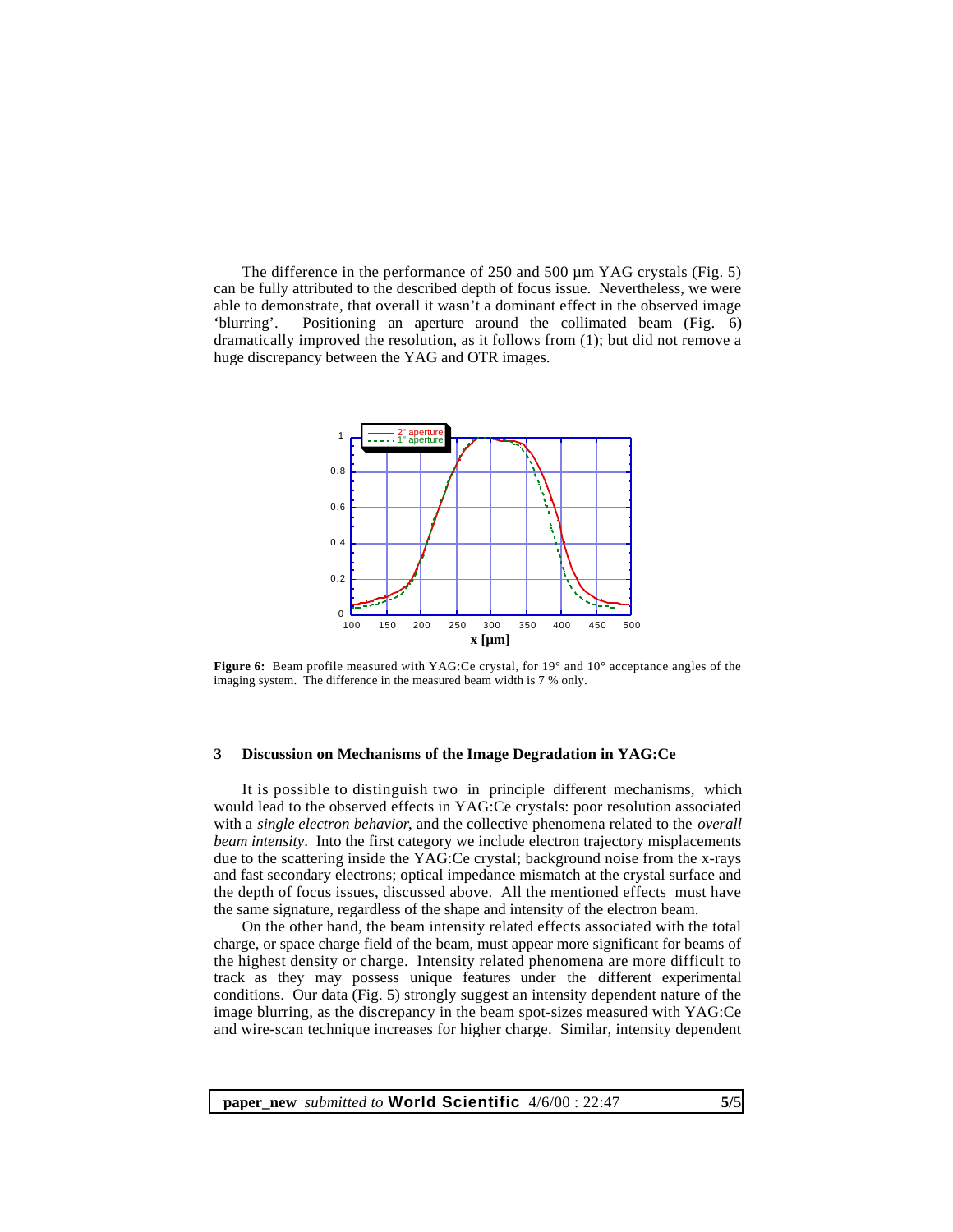behavior was measured at APS [4]. Yet, in this section of the paper we will try to be systematic by reviewing a scintillating process in the YAG:Ce crystal and, at first, considering any single particle related effects, which can contribute to the observed beam image increase, well in excess of 50 µm RMS.

# *3.1 Review of the scintillating process*

Properties of Ce doped single crystal scintillators have been thoroughly studied in the last decade, yet the complexity of the scintillation process results in rather phenomenological treatment [11]. It is generally viewed, that scintillation by the fast electrons in the inorganic scintillating materials is a 3-step process:

- electron-hole pairs (excitons) generation through the ionization processes by fast particles;
- excitons thermalization and transport from the host material towards the activator (in our case  $Ce^{3+}$ ):
- d-f level transitions, resulting in photon emission at the scintillating sites.

Single crystal YAG is an excellent host material, as it is transparent to the visible light, and the lowest d-f transition at the Ce site in YAG corresponds to 525 nm emission line.

Primary electrons, as they pass through the crystal, excite the valence electrons through Coulomb interactions, and kick them into the conductance band, producing holes. If the momentum transferred to the secondary electrons exceeds the minimum ionizing energy, they in turn produce more of free particles in collisions. Eventually, all the free charge carriers thermalize around the band gap energy (7 eV in YAG) and couple into the excitons (electron-hole pairs) [12].

Pair production is not a loss-free process. Energy transferred to the holes, as well as direct dissipation into heat, through emission of optical phonons, accounts for over a half of the energy deposited by the primary electrons [13]. There are number of models, developed to estimate the efficiency of pair production process [14], and simulations suggest, that in YAG:Ce about 60,000 e-h pairs are being produced, per MeV of energy transferred.

An exciton travels around the crystal, until the hole is trapped at the f-level of Ce ion (Fig. 7). Than, the emission takes place, peaked at around 525 nm. For the direct optical excitations of Ce ions at 480 nm, the quantum efficiency of the emission process was measured close to 100% [12]. In the case of excitation by the charged particles or -rays it is assumed to be  $\sim 100\%$ ; whereas, losses are generally being attributed to the non-radiative decay during the transport stage, when the excitons being trapped at the defect sites, or decay through the host emission [15]. For YAG:Ce single crystal, the industry standard for a photon yield is 17,000 photons/MeV [16], which means a useful emission by only one out of three e-h pairs produced.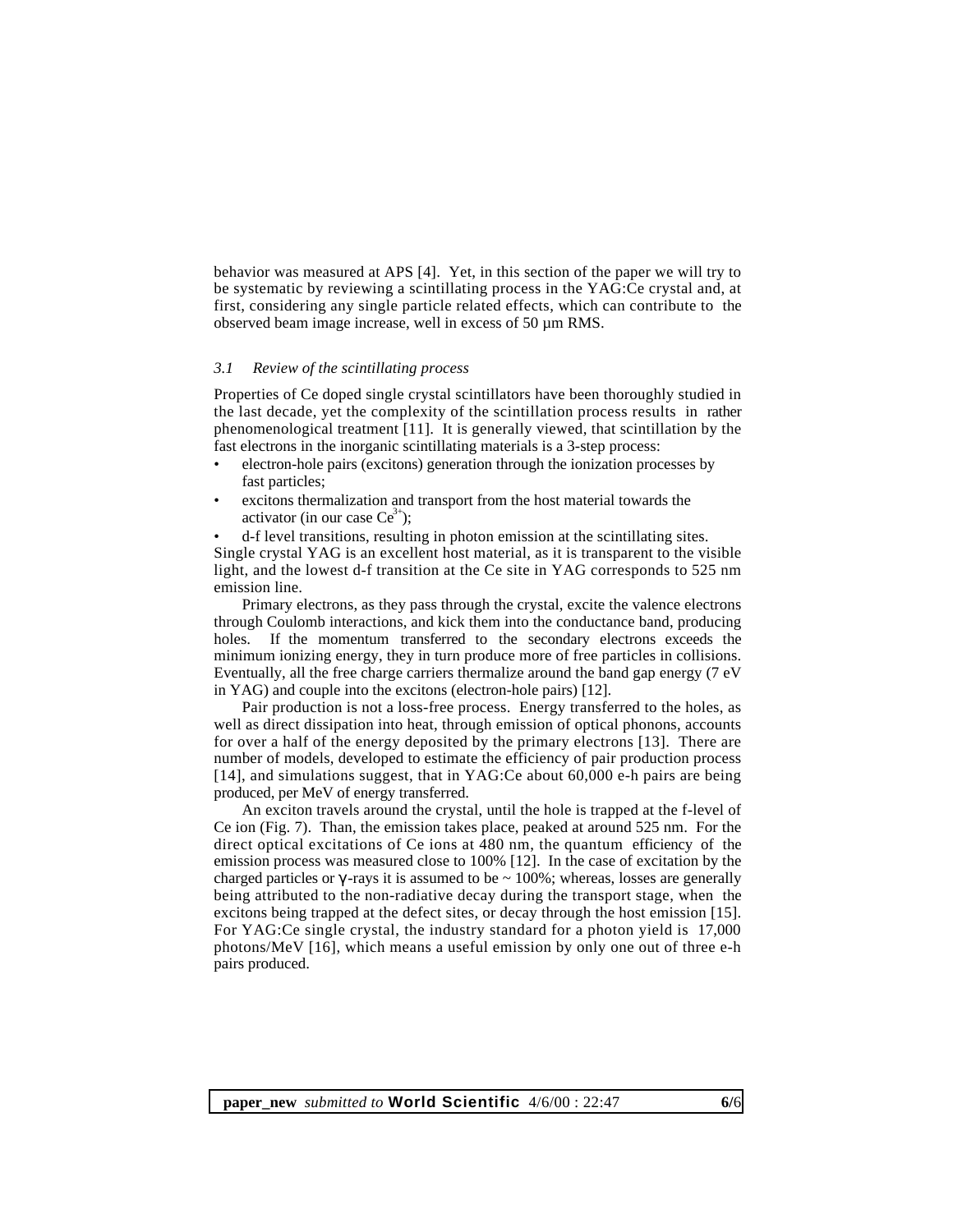#### *3.2 Resolution of a Single Electron in YAG:Ce*

There is some evidence [12] that the e-h pair can travel quite far inside the crystal (up to  $40 \mu m$ , before the decay). That would put certain limits on the crystal resolution. However, the nature of such an effect is rather speculative; and we should use published experimental data on YAG:Ce resolution as a starting point.



**Figure 7:** Schematics of the scitillation process in YAG:Ce. Thermalized electron-hole pair is being transported along the crystall and, eventually, trapped at the Ce-ion location. Trapped exciton is likely to decay through d-f transition, emitting visible light.

In the electron microscopy with YAG:Ce crystals (10-20 KeV electrons), resolution of few microns had been achieved. The measurements [17], that were performed at 2MeV (where the e-beam was masked with a knife-edge) demonstrated 30 µm resolution. In our case, we have 66 MeV electrons. Hence, the primary distinction from the above cases, is that our electrons can travel much further distances in the crystal, and produce more energetic secondary electrons, and bremsstrahlung x-rays.

# 3.2.1 Effects of Scattering on the Path of the Primary Particle

Let's consider a 0.5 mm thick YAG crystal. For the 66 MeV electrons projected RMS scattering angle in the crystal can be found  $= 20$  mrad. We are generally interested in the particles scattered at the angles larger than 100 mrad, for only those particles can directly contribute to the size "blurring" of more than 50µm. Clearly, for the multiple scattering 100 mrad is a far tail of the Gaussian distribution, which is negligible compare to the overall beam intensity. Single collisions at big angles would dominate the statistics [18], but their cross-section is still very small. The probability of such a collision is about 1 %:

**paper\_new** *submitted to* **World Scientific** 4/6/00 : 22:47 **7/**7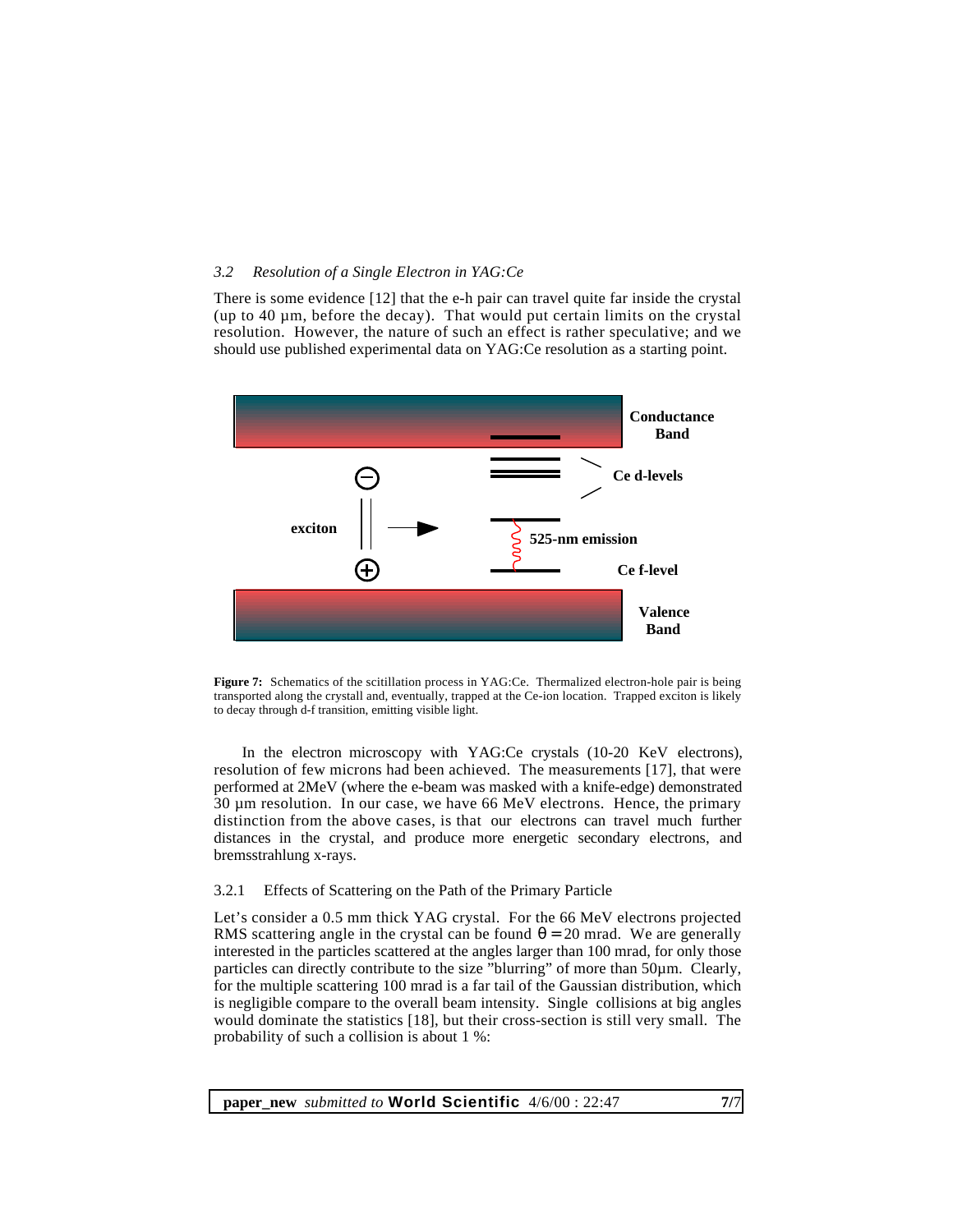$$
n\left(\begin{array}{cc}\n1 & -2 \\
\hline\n\ln(204 \ Z^{-1/3})\n\end{array}\right)^{-2} \qquad n\left(100 \text{ mrad}\right) \quad 0.01\tag{2}
$$

#### 3.2.2 Penetrating X-rays and Secondary Electrons

Ultrarelativistic electrons interact with YAG crystal atoms, generating secondary particles, which can travel quite far inside the crystal. Again, in our case the travel distances of interest are limited to 50-100 µm in the plane perpendicular to the direction of motion. For the photons [19] it corresponds to the transverse momenta above 10 KeV, which are also very effective in activating scintillating sites [20]. Fortunately, the angular distribution of the bremsstrahlung photons has a narrow 1/ cone in the direction of primary particle motion; hence, they can not be a source of noise far away from electron trajectory. Considering, that YAG is a crystal, there is a possibility of resonant Bragg diffraction [21] at the angles much larger than 1/ ; however, taking into the account relative insensitivity of data to the crystal orientation angle, we should disregard this possibility.

In the case of secondary electrons, the required travel range corresponds to the particles faster than 100 KeV. Such energetic collisions have rather small crosssection and occur only to 1 out of 4 of incident particles, as they travel through 500 µm thick YAG crystal. Hence, we can conclude, that poor resolution in the crystal can not be due to the secondary particles.

#### *3.3 Collective Effects by the e-Beam Electrons*

The discussion from the previous section, let us believe, that the problem of image blurring is independent from any of the discussed effects. Also, from the less intense ultrarelativistic electron beams, the spot-sizes measured with YAG:Ce were reported as small as 11 µm RMS [2]. Hence, the key to the observed image degradation must be in the beam intensity dependent phenomena.

For the beams short compare to the YAG:Ce response time of about 80 ns [16], it is convenient to introduce a time-integrated current density , as a measure of beam intensity:

$$
\mathbf{\bar{J}}(t) \hat{\mathbf{n}}dt \qquad \qquad <80 \text{ ns} \tag{3}
$$

In our measurements, the peak intensity  $_p$  was up to 0.07 pC/ $\mu$ m<sup>2</sup>. From [3] it follows, that the image blurring was observed at about  $_{\text{p}}$  =0.02 pC/ $\mu$ m<sup>2</sup>, whereas the electron beam energy was 610 MeV.

#### 3.3.1 Scintillating materials saturation for high beam densities

When the number of e-h pairs produced as a result of beam-crystal interaction, approaches the number of scintillating sites available along a path of the beam, the

**paper\_new** *submitted to* **World Scientific** 4/6/00 : 22:47 **8/**8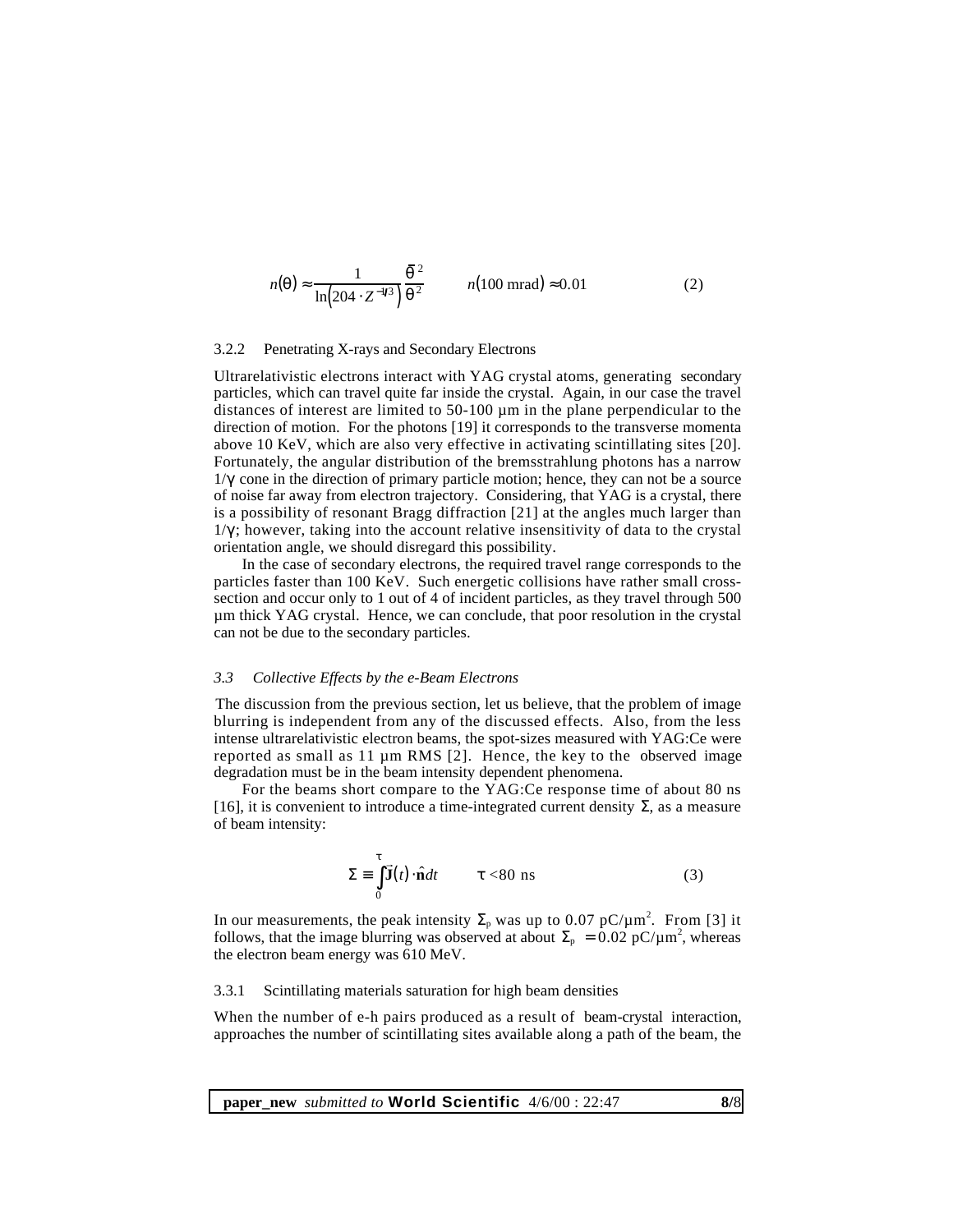saturation of an active medium may take place. Mathematically, the differential response of the medium to excitation can be formulated in the following way:

$$
\frac{dn_{ph}}{dn_{eh}} = Q \quad 1 - \frac{n_{ph}}{QN} \tag{4}
$$

where *neh* is a density of electron-hole pairs generated, and *nph* is the corresponding density of emitted photons; and *Q* are transport and quantum efficiencies respectively, and *N* is a total density of Ce atoms.

The solution to the equation is straightforward, and can be written in terms of normalized variables:

$$
R(x) = 1 - e^{-x}, \qquad \text{where } x \qquad \frac{n_{eh}}{N}, R \qquad \frac{n_{ph}}{NQ} \tag{5}
$$

Thus, the normalized response is linear for the small *x*, and saturates exponentially as exciton density become comparable to the number of Ce sites available to emission process. In other words, as *x* approaches unity, one has to worry about the saturation.

The density of Ce ions, is a well-known parameter in the experiment. According to the Crytur Ltd., which supplied the crystal,  $N = 2.5 \times 10^{19} \text{ cm}^3$ . To find  $x$  we need to calculate the density of the e-h pairs generated in crystal:

$$
n_{eh} = 60,000 \text{ MeV}^{-1} \frac{dE_i}{dz} + \frac{dE_{br}}{dz} \quad (d)
$$

We have to consider separately bremsstrahlung and ionization energy losses by the primary electrons. The reason for that is, that only a fraction *( ,d)* of the bremsstrahlung radiation will be stopped inside the crystal, and it is generally dependent on the beam energy and the crystal thickness. More formal approach can be worked out; however, to simply check, if saturation can be an issue in our case, we can take the thick crystal limit  $(=1)$ , and use the total energy loss  $\sim 20$ MeV/cm, calculated for a 66 MeV beam and the material properties specified in Table 1.

As it was mentioned in *Section 3.1*, generally is considered to be about 1/3 for a good quality YAG crystal, assuming the quantum efficiency of the emission *Q* is about unity. Yet, we find these assumption doubtful. It is only possible to measure experimentally the combined scintillation efficiency  $= Q$ , unless the emission is induced optically by the direct excitation of Ce f-d transitions. The experimental data demonstrate a non-trivial behavior even for optical excitations. The d-level of Ce is depleted into sublevels [22], due to the strong field in crystal, and the direct excitation spectrum for Ce has 4 peaks [12]. Yet, only the first excitation peak at 480 nm is intense, and the rest are weaker by at least a factor of three. Hence, it seems that the quantum efficiency of Ce luminescence actually depends on the excitation wavelength. By analogy, we may hypothesize, that in

**paper\_new** *submitted to* **World Scientific** 4/6/00 : 22:47 **9/**9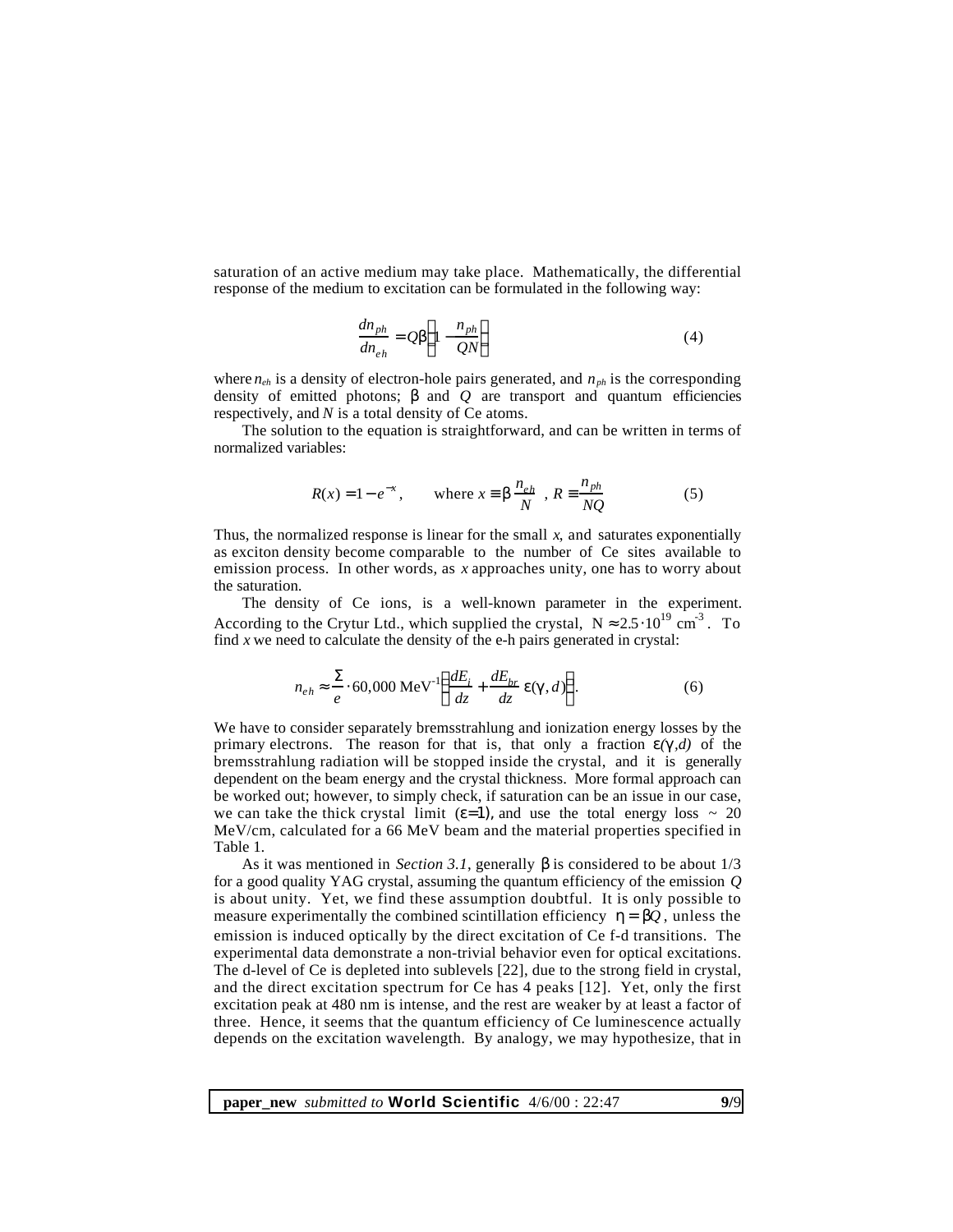the case of fast particle induced scintillation, *Q* depends on the energy of the trapped exciton, which is more likely to resemble shorter wavelength d-f excitations with higher probability of non-radiative quenching.



**Figure 8:** Flat-top shape of the YAG:Ce beam image is one feature that indicates saturation. All other diagnostics demonstrated sharply peaked profile.

More indirect evidence, that the QE differs from 100% in the case of scintillation by the fast particles follows from [16], where the photon yield was measured for YAG:Ce crystals with different concentration of Ce ions, varying from 0.05 to 1.08 %. If the losses were fully attributed to the transport stage, we would expect a significant improvement in the efficiency, as the Ce concentration increases, and transport length decreases. Yet the photon yield dependence on the Ce concentration was measured rather weak. Thus, we can conclude, that the data indicate more complex quenching mechanism than just a transport losses; and, therefore, can be much closer to unity than the measured value of  $1/3$ .

Again, we should take the extreme case of  $=1$ , and see if the YAG would saturate for our experimental conditions:

$$
x_{\text{max}} \frac{p}{Ne}
$$
 60,000 Mev<sup>-1</sup>  $\frac{dE}{dz}$   $\frac{.07 \text{ pC } \mu \text{m}^{-2}}{4 \text{ pC } \mu \text{m}^{-3}}$  120 mm<sup>-1</sup> = 2.1 (7)

Clearly, there is a strong saturation, which is typically responsible for the flat-top shape of the beam image (Fig. 8). To test the saturation theory with our data, we need to incorporate (5) into the beam shape measurements. If (*r*) describes the actual beam intensity profile, than we find the measured profile to be

**paper\_new** *submitted to* **World Scientific** 4/6/00 : 22:47

**10/**10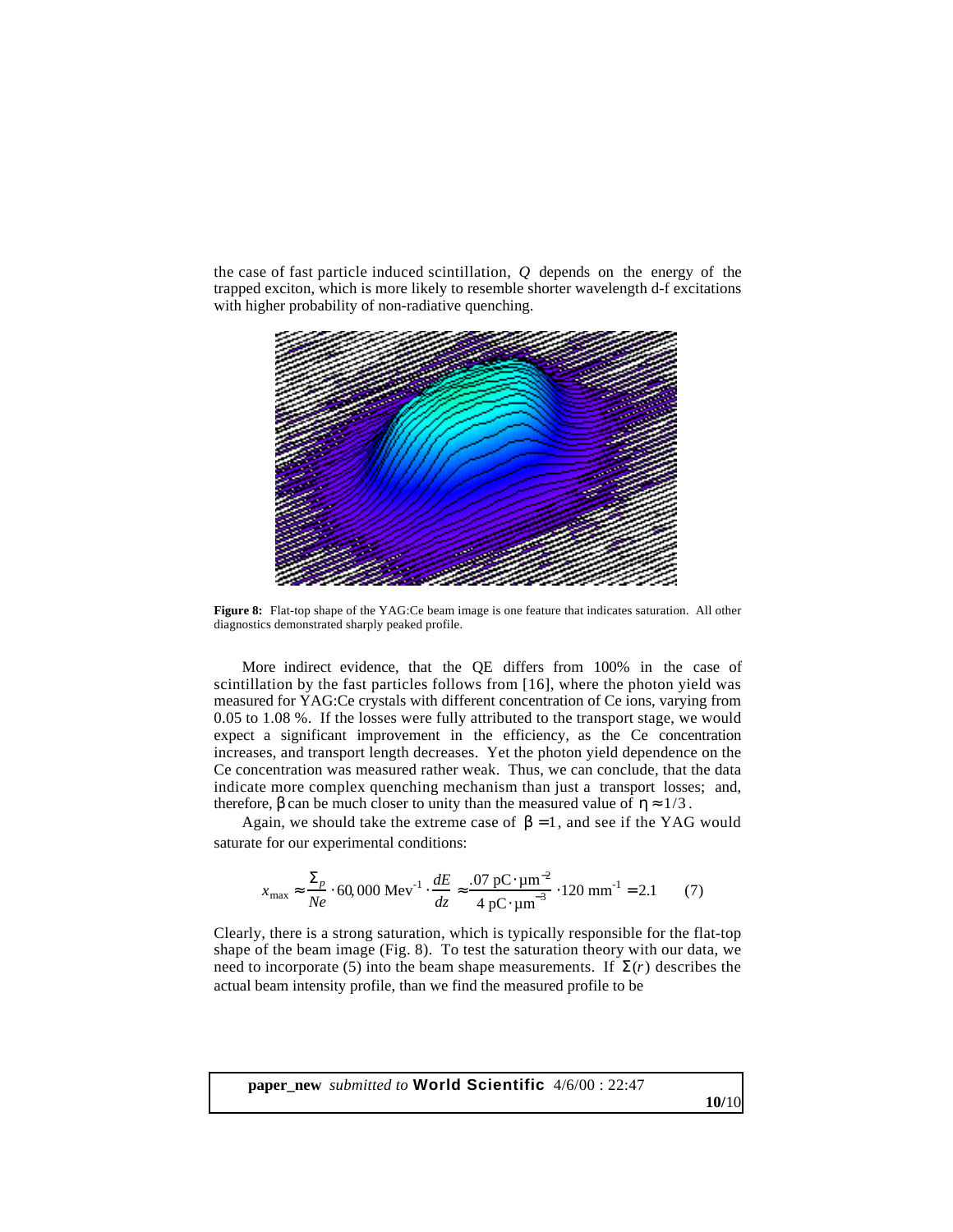$$
m(r) = \frac{1 - e^{--(r)}}{r}
$$
 (8)

The coefficient has a straightforward physical meaning: the top limit on the beam intensity that can be observed with YAG:Ce is  $\overline{a}$ <sup>1</sup>. We can find the experimental value for  $\frac{1}{1}$ , assuming, that the saturation is solely responsible for the image degradation in our data. One approach is to do the inversion of the expression (8):

$$
(r) = -\frac{1}{m} \ln[1 - \frac{m}{m}(r)b]
$$
\n(9)

Since we don't know the relative scale for YAG and OTR data, it was necessary to include an additional parameter *b* into (7). Now we can perform a parametric fit, to match the inverted beam intensity from the YAG to the corresponding measurements with OTR (Fig. 9). By picking the most conservative set of we found, that  $^{-1}$  does not exceed 0.01 pC/ $\mu$ m<sup>2</sup>.



**Figure 9:** Saturation model for beam profile measured with YAG:Ce. The two parameters fit was performed to YAG data, to match inverted beam density with the OTR. As a result, the saturation parameter was found  $^{-1} \sim 0.007 \text{ pC/\mu m}^2$ .

To test the formalism, the same procedure was attempted with the second set of data, where the YAG image of the higher density electron beam was compared to the wire scan measurements (Fig. 10). In general, it was more difficult to fit the data, and the resulting fit parameter  $\frac{1}{1}$  was found twice bigger than in the case above, which indicates certain inconsistency.

**paper\_new** *submitted to* **World Scientific** 4/6/00 : 22:47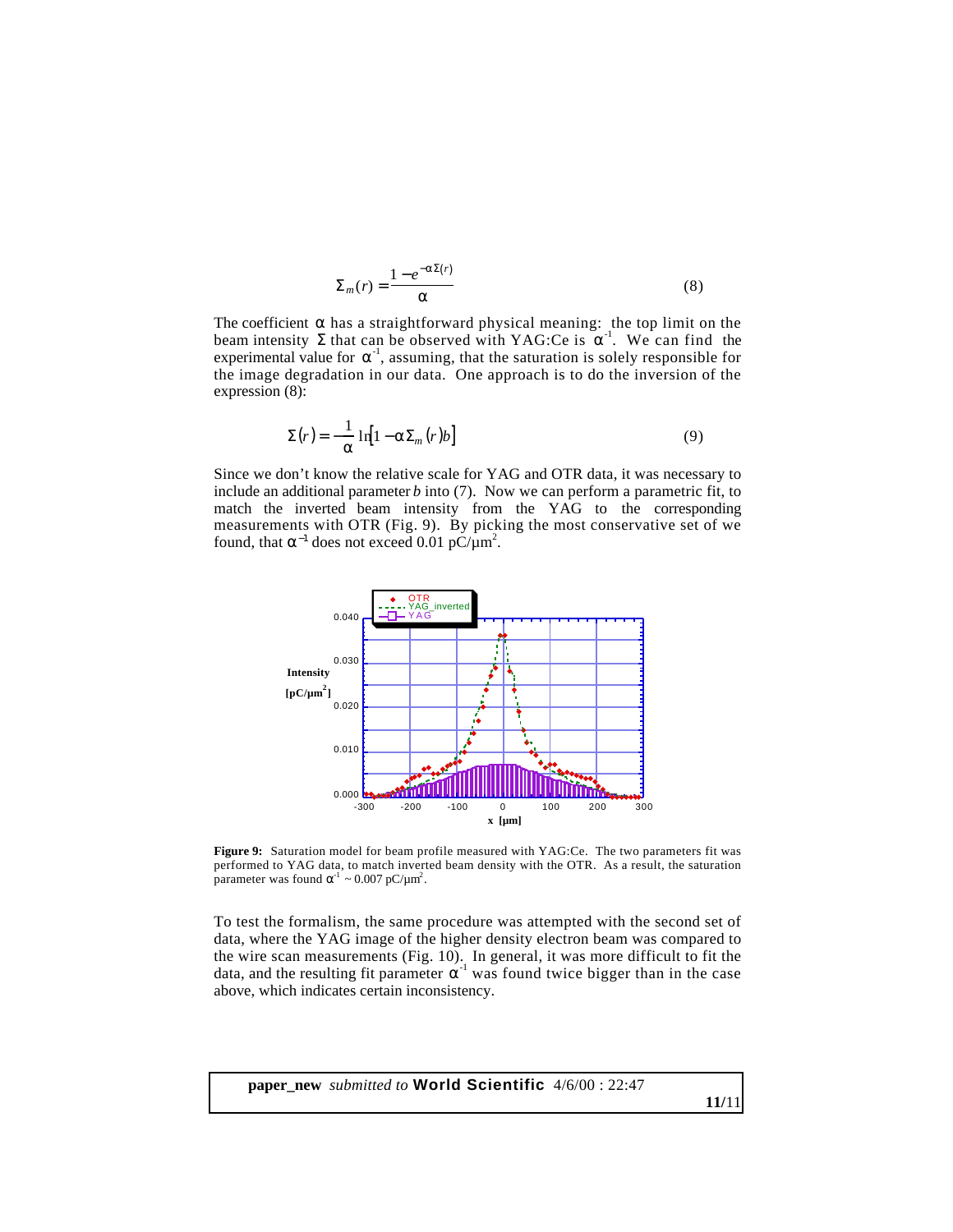In addition to quantitative disagreement between the two measurements, both values of  $^{-1}$  do not obey the theoretical limit. From  $(4,5)$  we have already found a theoretical expression for

$$
= \frac{1}{eN} 60,000 \text{ MeV}^1 \frac{dE_i}{dz} + \frac{dE_{br}}{dz} \quad (A)
$$
 (10)

In the worst case scenario, when all the assumptions favor saturation the most (namely, 1), we obtain the bottom limit value for the saturation parameter  $T^{-1}$  = 0.033 pC/ $\mu$ m<sup>2</sup>, which is bigger than our experimental results.



**Figure 10:** For the beam of higher density the fit parameter is found  $^{-1} \sim 0.018 \text{ pC/\mu m}^2$ .

Despite the controversy, we believe, that this type of saturation is a real phenomenon reflected in our data. It also perfectly explains data presented in [3], where due to higher bremsstrahlung energy loss theoretical value for  $^{-1}$  shifts down to the level of  $0.01$  pC/ $\mu$ m<sup>2</sup>, and the reported discrepancy between YAG:Ce and OTR becomes significant around  $P = 0.02$  pC/ $\mu$ m<sup>2</sup>. Another example of saturation is observed in the comparison of -luminescence and -luminescence [16]. When the -particle passes through the crystal, it produces much denser ionization trace, than fast electron; which leads to a local "mini-saturation". As a result, the ratio of  $\ell$  photon yield is about 0.5 for high efficiency crystals, and decreases for lower efficiencies. For YAG:Ce, this value is typically about 0.2.

Even though a model was developed, which demonstrated a YAG:Ce saturation possibility in our experimental condition; the quantitative agreement between our data and the theoretical analysis is far from conclusive. Therefore, we now look for additional causes of the image blurring.

**paper\_new** *submitted to* **World Scientific** 4/6/00 : 22:47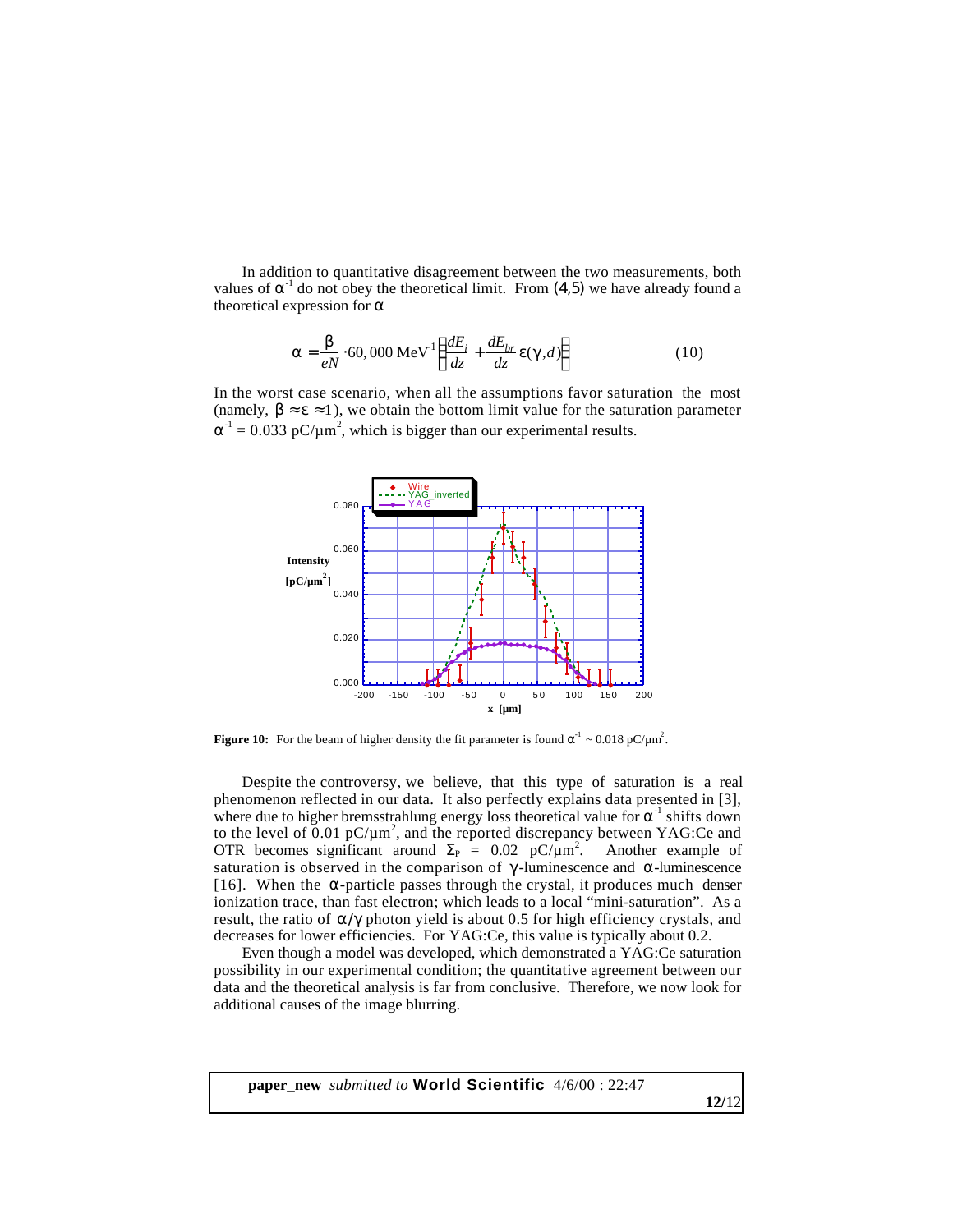#### 3.3.2 Ionization Due to the Bulk Electric Field of the Beam

Another effect associated with the beam intensity is related to the space-charge field of the beam. The transverse force, exerted on the free electron by the Gaussian beam can be expressed as:

$$
eE_r(t) = \frac{2eI(t)}{4} \frac{1 - e^{-\frac{r^2}{2}}}{r}
$$
 (11)

It is easy to see, that for 1 nC beam with a peak current of 200 A, the space-charge field can be as high as 100 MV/m, depending on the actual transverse profile of the beam. This field is not quite strong enough to cause tunneling ionization in YAG:Ce; yet, it may enhance the avalanche ionization, seeded by the multiple scattering. Indeed, in such a field a free electron can accelerate to KeV energies within a picosecond, and as a result produce more electron-hole pairs.

The exact calculation of this effect is far beyond the scope of this paper. It is a cumbersome statistical problem, where the field does not dominate the dynamics of the slow electrons, and the field screening has to be taken into the account. We will use an oversimplified model, just to draw the general picture.



**Figure 11:** Energy spectrum of the secondary electrons, generated in 0.5 mm thick YAG, by a primary electron of energy 66 MeV.

First, let's look at the spectrum of the secondary particles (Fig. 11). About half of the energy lost by the primary particle is carried by the electrons with kinetic energy of few KeV or less. We can make a very rough assumption, that *the high energy half of the spectrum* is not affected by the beam space charge field at all. In

**paper\_new** *submitted to* **World Scientific** 4/6/00 : 22:47 **13/**13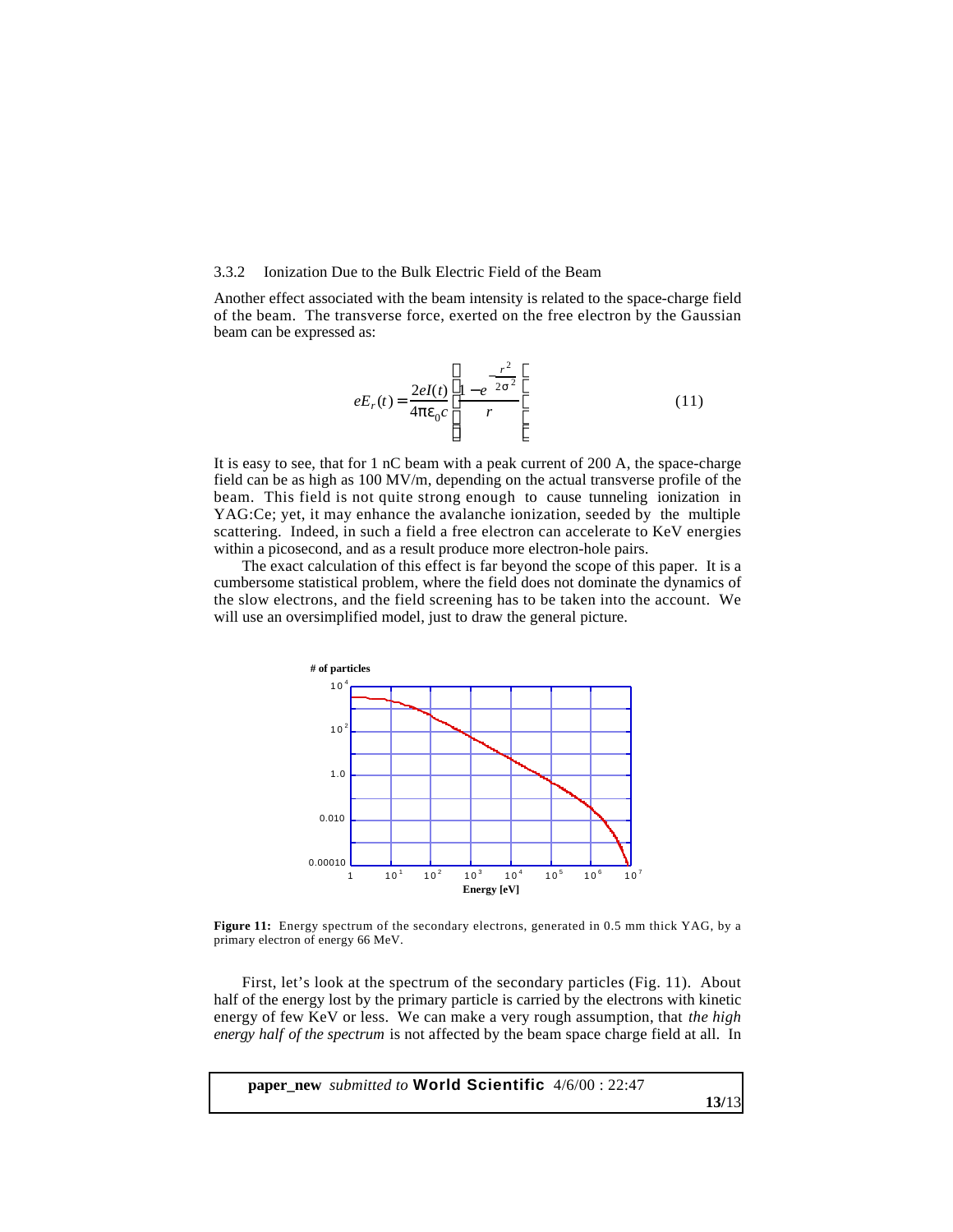addition, we assume, that thermalization time of the *low energy half of spectrum* is negligible on the time scale of the beam. Indeed, the beam is few picoseconds long, compared to femtosecond thermalization time of sub-KeV electrons in plasma. Based on these simplifications, we can say that a half of the *N* thermalized conduction band electrons generated by the primary particle are generated instantly and will be affected by the space charge field of the beam.

These particles do not transfer momentum to valence electrons; therefore, they would accelerate by the field, till they reach ionization energy  $K_i \sim 10 \text{ eV}$ . Then the accelerated particles produce more ions in collisions. We can calculate the time it takes for a particle initially at rest to gain energy *K<sup>i</sup>* :

$$
T(E) \quad \frac{\sqrt{2m_{e-i}}}{eE} \tag{12}
$$

In the case of 100 Mev/m electric field, this time is  $T(E) \sim 100$  fsec. So, the ionized electron generated at the head of the beam, will "multiply" itself number of times, while the rest of the beam passes through the crystal. It should be noted that the distance that these multi-keV electrons travel is generally negligible on the scale of beam sizes of interest here. If no field screening is taken into the consideration, the total number of ionized particles increases by

$$
G(E) \quad \frac{N(E)}{N(0)} = \frac{1}{2} \left(1 + \frac{T(E)}{\ln 2} \right) 2^{\overline{T(E)}} - 1 \tag{13}
$$

for  $T(E)$ , where is an electron beam bunch length (in our case = 1.5 ps). It is convenient to introduce field value  $E_C$  such that  $T(E_C) = \ln 2$ :

$$
eE_C \quad \frac{\sqrt{2m_{e-i}}}{\ln 2} \quad 10 \text{ MeV/m} \tag{14}
$$

With that formalism, we can directly write an expression for the ionization density yield:

$$
n(r) \quad 3 \ 10^4 \frac{(r)}{e} \ 1 + \frac{E_C}{E(r)} \ e^{\frac{E(r)}{E_C}} -1 \tag{15}
$$

Of course, the exponential growth of ionization density must be limited by the field screening. This screening is due to charge separation in the nominally chargeneutral environment of the electron-ion system. Since the density of ion-electron pairs exceeds the electron beam density by orders of magnitude after only a short distance behind the beam head, this effect cannot be ignored (even though the charge separation distance is small compared to the beam size). We therefore can

**paper\_new** *submitted to* **World Scientific** 4/6/00 : 22:47 **14/**14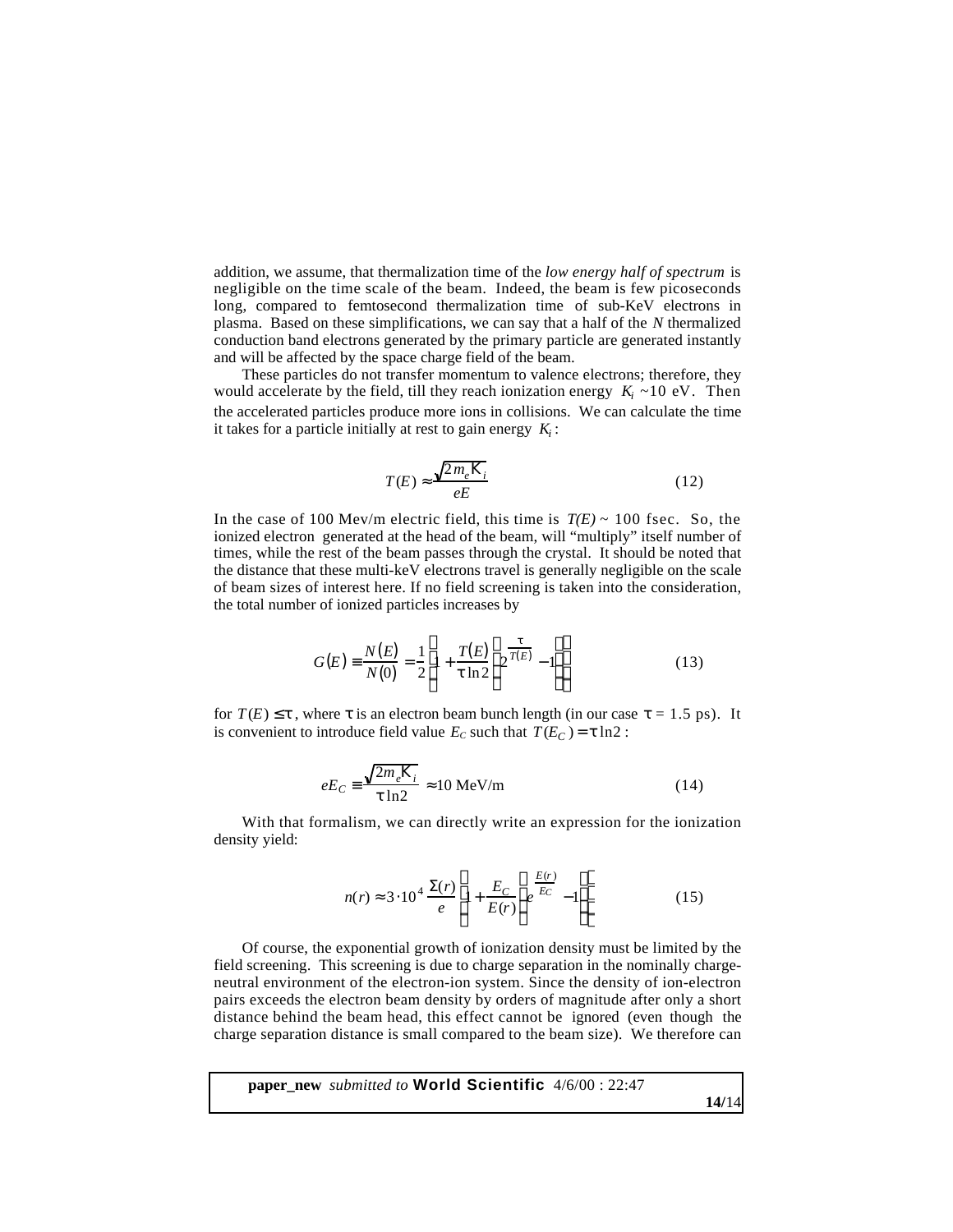expect some suppression of ionization gain. To account for this effect, we introduce the unknown screening coefficient  $\mu$ , which takes values between zero and unity:

$$
n(r, ) \quad 3 \quad 10^4 \frac{(r)}{e} \quad 1 + \frac{E_C}{E(r)} \quad e^{\frac{E(r)}{E_C}} - 1 \tag{16}
$$

In this expression we assumed, that the value of doesn't change along the beam profile, based on the fact that the field decay at the tails of the beam is inversely proportional to the distance from the center of the beam.



**Figure 12:** YAG:Ce beam profile measurements compared to OTR, using the saturation model with space charge enhanced ionization. "OTR intensity" represent the actual beam profile; "effective intensity" includes the ionization yield due to the space charge with the screening coefficient  $= 0.42$ ; "YAG data" curve represent the real YAG image, scaled in such a way, that the derived "YAG\_inverted" makes the best fit to "effective intensity". Saturation coefficient, that provides for the best fit has a value  $^{-1} \sim 0.04$  pC/ $\mu$ m<sup>2</sup>.

Now, if we take into the account saturation, we can rewrite expression (8) for measured charge density, taking into the account field enhanced ionization:

$$
_{m}(r) = \frac{1}{r} \left(1 - \exp(-\frac{(r)}{2})\right) + \frac{E_{C}}{E(r)} \exp(\frac{E(r)}{E_{C}}) - 1
$$
 (15)

Fitting this expression into the data (Fig. 12) is a two step process. First, one has to find an effective intensity (16), taking into the account the actual charge distribution measured with the OTR. To determine the unknown coefficient it is

**paper\_new** *submitted to* **World Scientific** 4/6/00 : 22:47 **15/**15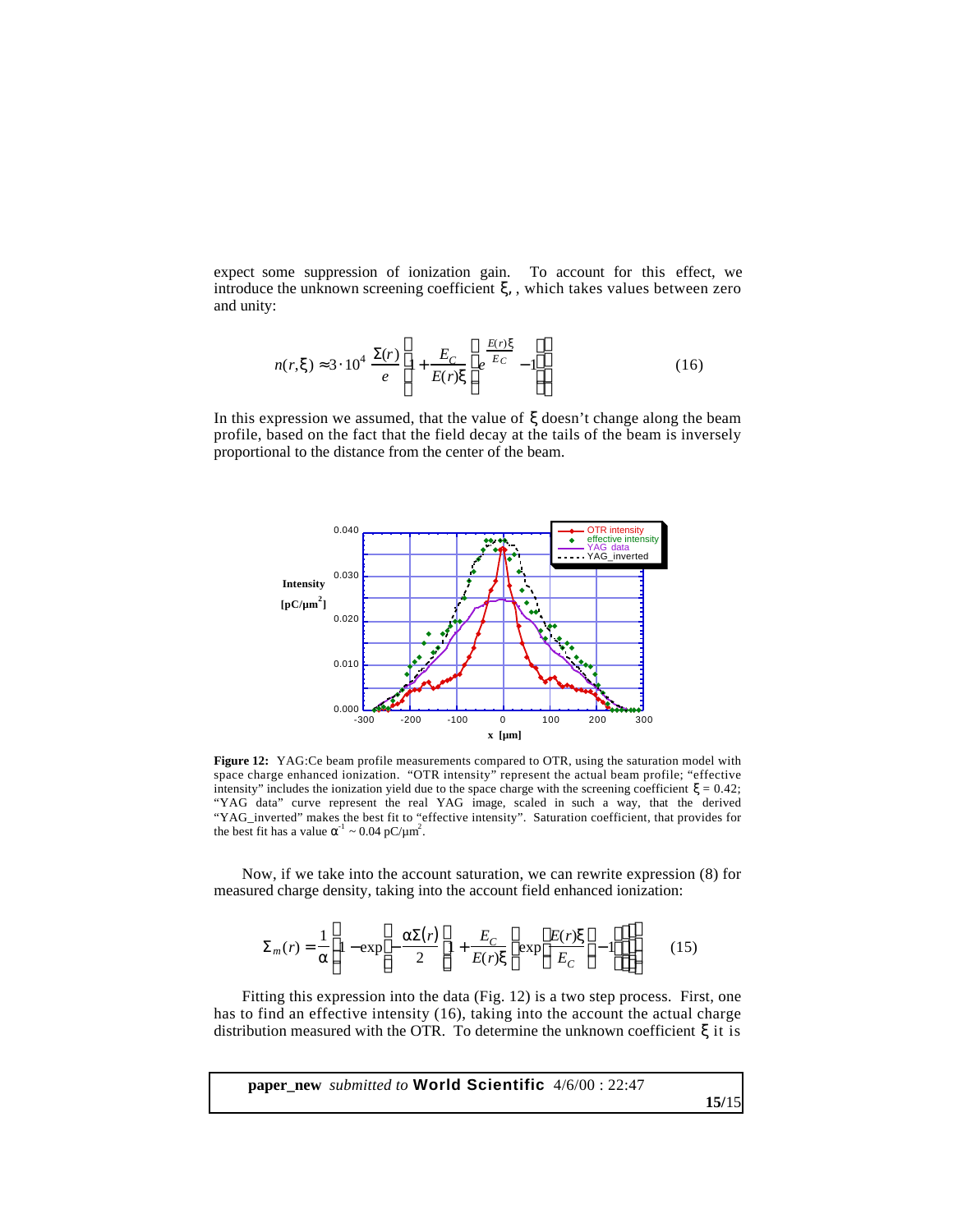useful to look at the YAG image of the beam profile, and compare the fine features around the beam centroid to those of the effective intensity reconstructed for different screening coefficients. As difficult as it sounds, this procedure turned out to be an effective way to determine quite accurately. Then we use the same inversion procedure  $(9)$  to determine the saturation coefficient  $\frac{1}{1}$ , except the functional fit is being done to the effective density profile, rather than raw OTR data.

With this model, much better quantitative agreement has been achieved for different sets of data. Also,  $^{-1}$  was found about 0.04 pC/ $\mu$ m<sup>2</sup>, well within the theoretically predicted range.

# **4 Conclusion**

We have experimentally established that the beam profile measured with YAG:Ce crystal can significantly differ from the beam as measured with other techniques. The nature of this effect is related to the beam intensity. First of all, it is possible to saturate scintillating sites in YAG:Ce crystal. Saturation becomes real at the beam intensities of the order  $\sim 0.04$  pC/ $\mu$ m<sup>2</sup> for 100 MeV beam, and this limit scales with energy, inversely proportional to the beam energy loss function.

In addition to saturation, space charge ionization enhancement may contribute to the observed image blurring. According to our hypothesis slow electrons in the conduction band accelerate in the field of the beam, and produce additional ions in collisions. The effect becomes important for the high current beams focused down to  $\sim$  100-200  $\mu$ m spot-sizes. We believe that further experimental and analytical work is required to fully understand the problem and specify the exact combination of the mechanisms we have discussed. A new experiment would require an accurate calibration of photon collection diagnostics, in order to quantitatively establish the overall degree of saturation present in the YAG:Ce crystal.

Another related aspect of the future studies is search for the scintillators that do not saturate under high brightness beams. The crystals with larger band gaps (such as LuAG:Ce) or optically transparent crystalline ceramics can be considered.

# **Acknowledgements**

The authors thank I. Pogorelsky and Compton group, for allowing to use their experimental set-up, and W. Graves, for helpful information, and stimulating discussions. The work was supported by the VISA collaboration, and done under DOE contracts No DE-AC02-98CH10886 and DE-FG03-92ER40693.